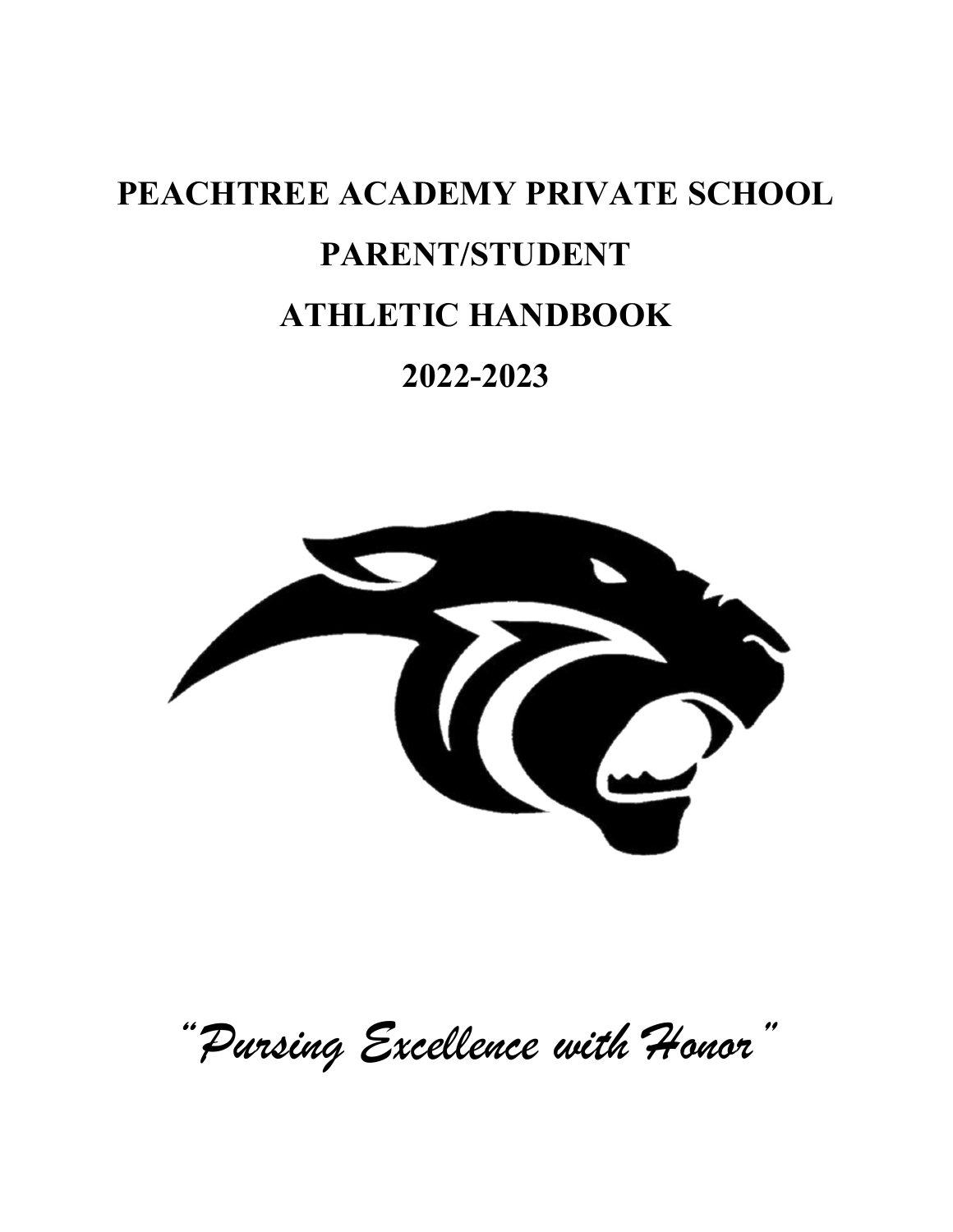## Table of Contents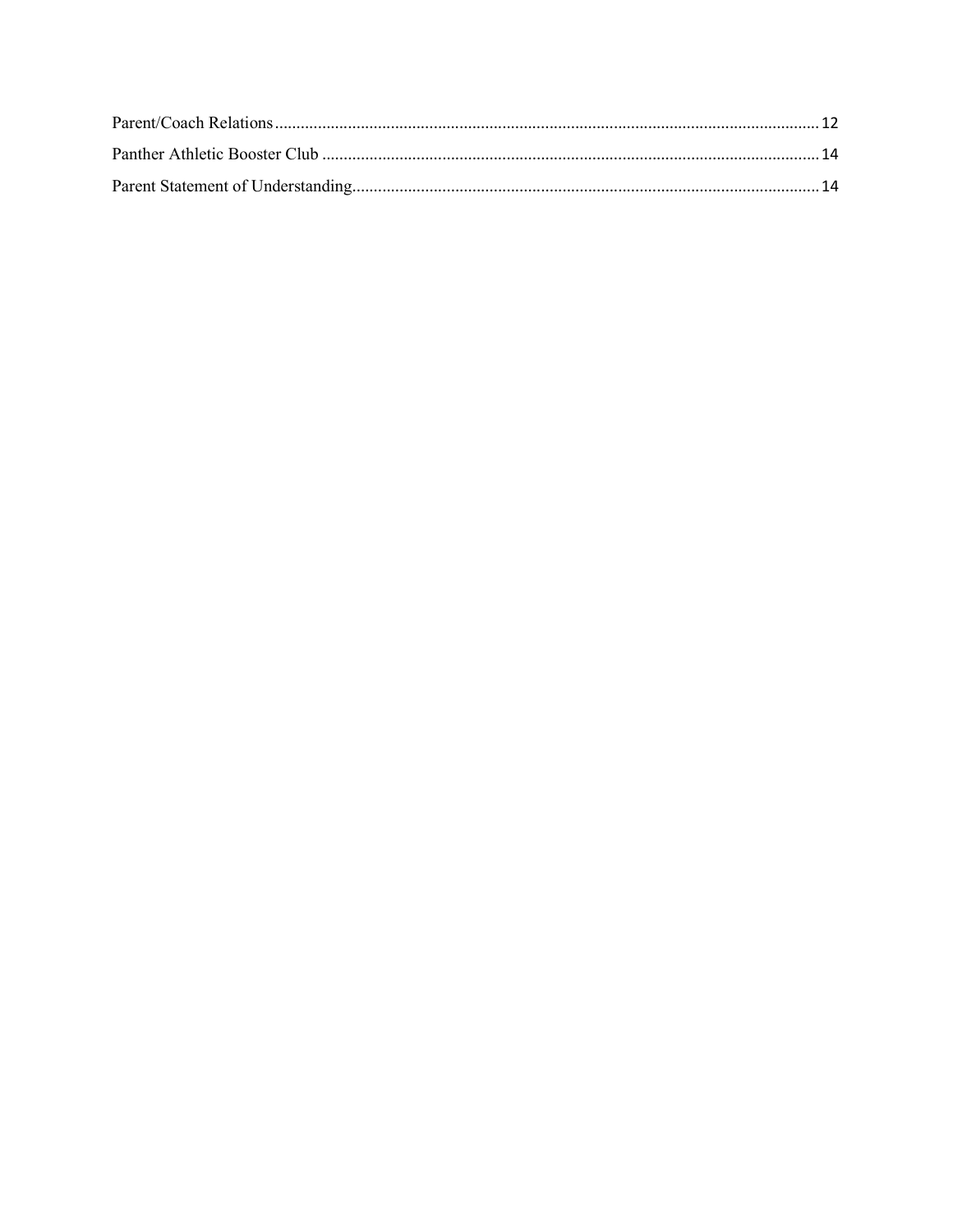## Introduction

The Parent/Student Athletic Handbook exists in order that athletes and their parents may better understand their responsibilities and rights when an athlete participates in the Peachtree Academy Private School athletic program. It shall be understood that the Parent Handbook of Peachtree Academy Private School is applicable to all students, including student athletes, and shall have precedence over the Parent/Student Athletic Handbook should any question arise regarding interpretation of rules.

## Mission Statement

Peachtree Academy is a non-denominational, college preparatory private school that provides a rigorous, well-balanced, and enriching educational experience. Our challenging curriculum incorporates innovative strategies in combination with a traditional repertoire delivered by an expert staff committed to the highest standards of academic scholarship that inspire all students to reach their highest God-given potential.

## Philosophy

Extra-curricular activities are an important part of the American education system and have great potential to contribute to the sound growth development of the students. The standards and ideals established and practiced will influence greatly the student, the school, and the community; therefore, only the best traditions of good citizenship and conduct will be fostered. The program of activities should conform to and be closely and wholly integrated with administrative policies of the school to the end that there shall be no undue interruptions or interference with the established rules and principles. The welfare of the student takes precedence over any other interest. All athletic activities should be school controlled, and school directed. The athletic departments should be a close-knit organization, and all sports should be considered in their right perspective with each other and with the rest of the school program.

## Purpose and Objective

The purpose of our athletic activities is threefold:

- To promote Godly character development.
- To provide rigorous exercise of the body.
- To encourage healthy competition and school spirit.

The objective of our sports program is to provide gender and age appropriate activities while giving students the opportunity to learn the fundamentals, develop skills, understand the rules, compete proficiently, and exemplify Christ-like sportsmanship. The school administration expects its athletes to be positive leaders both academically and spiritually. Our student-athletes are expected to behave in a Christ-like manner both on and off the school's campus.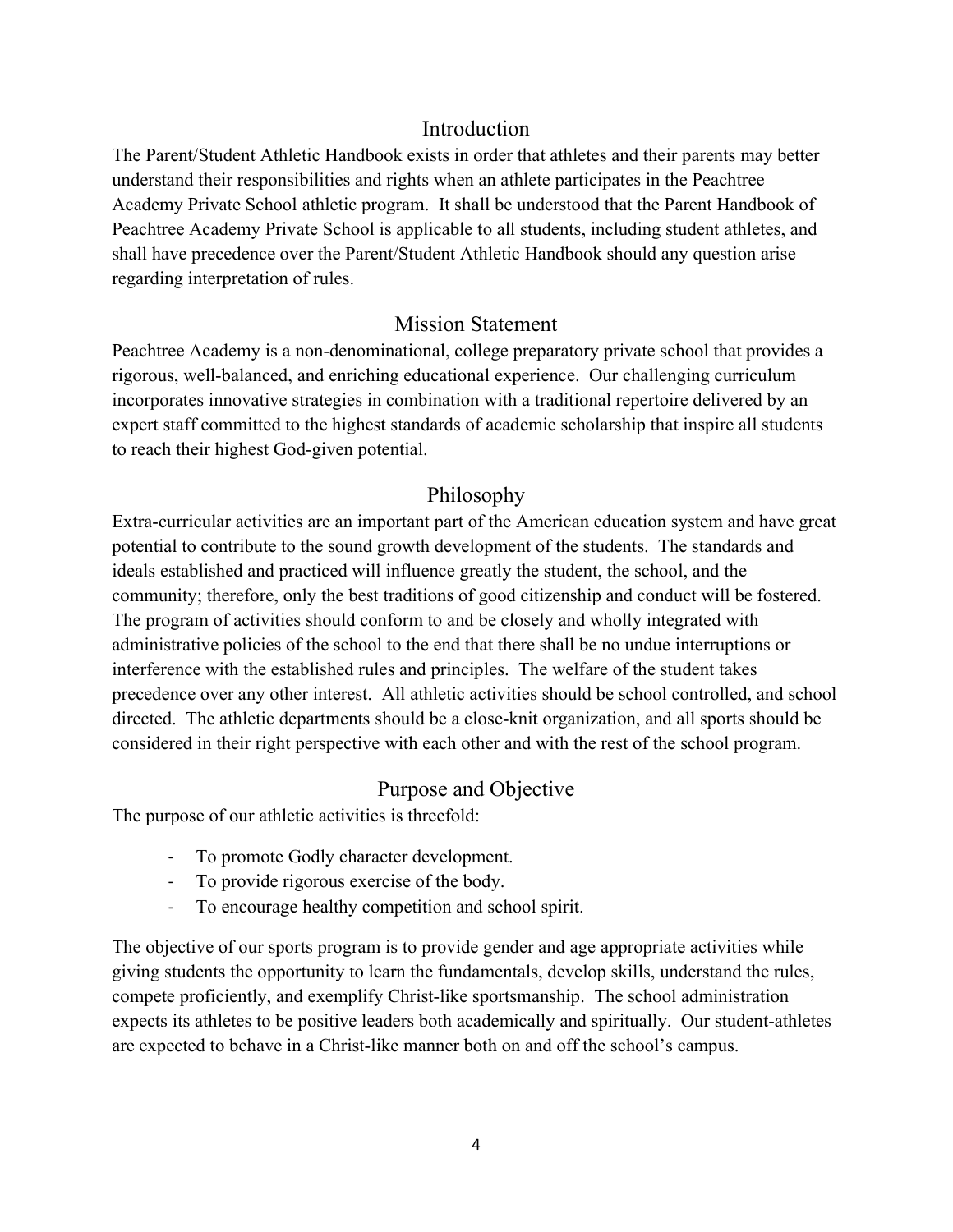#### General Statement

Peachtree Academy Private School is committed to developing and maintaining a Christcentered and competitive athletic program. High School and Middle School interscholastic athletes will be governed by rules established by our school's affiliation with the Georgia Association of Private and Parochial Schools (GAPPS).

#### Sports Season/Calendar

Each season, the athletic conference of participation provides dates indicating the start and end of the sport season. The calendar representing each sport can be found below. Tryout dates and preseason conditioning are not indicated. Your team's head coach will supply you with this information at team meetings.

| <b>Sport</b>                                           | <b>Season</b> | Conference                                                    | <b>Begins</b> | <b>Ends</b>    |
|--------------------------------------------------------|---------------|---------------------------------------------------------------|---------------|----------------|
| Middle School & High<br>School<br><b>Cross Country</b> | Fall          | GAPPS-Georgia Association of<br>Private and Parochial Schools | July 31       | Oct. 26        |
| Middle School and High<br>School 8-man Football        | Fall          | GAPPS-Georgia Association of<br>Private and Parochial Schools | July 31       | Nov. 15        |
| Middle School Volleyball                               | Fall          | GAPPS-Georgia Association of<br>Private and Parochial Schools | July 31       | Oct. 5         |
| JV Volleyball                                          | Fall          | GAPPS-Georgia Association of<br>Private and Parochial Schools | July 31       | Oct. 19        |
| Varsity Volleyball                                     | Fall          | GAPPS-Georgia Association of<br>Private and Parochial Schools | July 31       | Oct. 19        |
| Clay Target                                            | Fall          | GAPPS-Georgia Association of<br>Private and Parochial Schools | $July$ 31     | Dec. 6-7       |
| Middle School Basketball                               | Winter        | GAPPS-Georgia Association of<br>Private and Parochial Schools | Oct. 7        | Feb. 1         |
| JV Basketball                                          | Winter        | GAPPS-Georgia Association of<br>Private and Parochial Schools | Oct. 7        | Feb. 22        |
| Varsity Basketball                                     | Winter        | GAPPS-Georgia Association of<br>Private and Parochial Schools | Oct. 7        | Feb. 22        |
| Archery                                                | Winter        | GAPPS-Georgia Association of<br>Private and Parochial Schools | Oct. 7        | Feb. 22        |
| Varsity Girls Swimming                                 | Winter        | GAPPS-Georgia Association of<br>Private and Parochial Schools | Oct. 7        | Jan. 25        |
| <b>Varsity Bass Fishing</b>                            | Winter        | GAPPS-Georgia Association of<br>Private and Parochial Schools | July 31       | March 24       |
| Middle School Baseball                                 | Spring        | GAPPS-Georgia Association of<br>Private and Parochial Schools | Jan. 15       | April 25       |
| <b>Varsity Baseball</b>                                | Spring        | GAPPS-Georgia Association of<br>Private and Parochial Schools | Jan. 15       | <b>May 8-9</b> |
| High School Softball                                   | Spring        | GAPPS-Georgia Association of<br>Private and Parochial Schools | Jan. 15       | April 25       |
| Middle School Soccer<br>Boys and Gils                  | Spring        | GAPPS-Georgia Association of<br>Private and Parochial Schools | Jan. 15       | April 21       |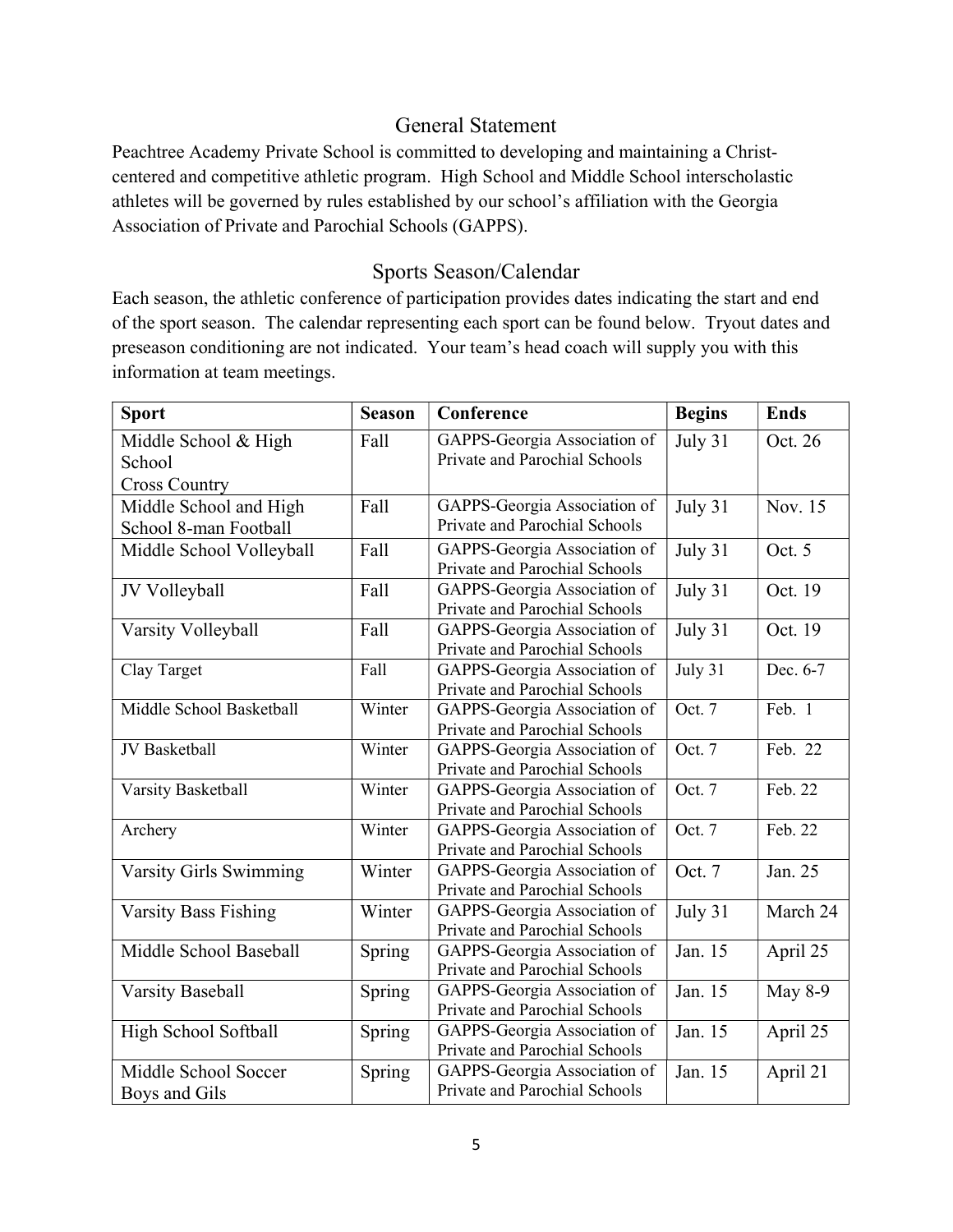| Varsity Soccer Boys and     | Spring | GAPPS-Georgia Association of  | Jan. 15  | May $1-2$ |
|-----------------------------|--------|-------------------------------|----------|-----------|
| Girls                       |        | Private and Parochial Schools |          |           |
| Middle School Tennis        | Spring | GAPPS-Georgia Association of  | Jan $15$ | April 17  |
|                             |        | Private and Parochial Schools |          |           |
| High School Tennis          | Spring | GAPPS-Georgia Association of  | Jan. 15  | April 28  |
|                             |        | Private and Parochial Schools |          |           |
| High School Track and Field | Spring | GAPPS-Georgia Association of  | Jan. 15  | April 17- |
| Boys and Girls              |        | Private and Parochial Schools |          | 18        |
| High School Golf            | Spring | GAPPS-Georgia Association of  | Jan. 15  | May 4     |
|                             |        | Private and Parochial Schools |          |           |

## Pursuing Victory with Honor

Our athletes represent Christ, their parents, and their school in an extracurricular setting, and are thus held to a high code of conduct. It is a privilege to participate in athletics at Peachtree Academy Private School. This privilege comes with a great deal of responsibility. We expect every student-athlete to demonstrate respect, kindness, responsibility, and self-control at all times at all school-related programs, activities, and events both on-and off-campus.

## League Fines

If any student athlete or a family member's conduct or behavior results in Peachtree Academy Private School being fined, that player and his/her family will be responsible to pay the fine.

# **Eligibility**

Peachtree Academy Private School meets or exceeds the GAPPS requirements for athletic participation. A student must have a minimum of a 2.0 cumulative grade point average for the current semester with no more than one failing grade. Student-athletes will be placed on probation until their GPA is 2.0 or greater.

If a student misses more than a half-day of school on the day of a game, they may not be eligible to participate in the school sponsored event scheduled for that day. If a student-athlete has been placed in school suspension or suspended from school, they are not eligible to participate in any school sponsored activities for those days. We encourage parents to use RenWeb on a regular basis so that they can monitor their student-athletes academic success.

## Out-of-Class Participation

Out of class participation refers to grade level sports. Generally, student-athletes must meet the grade specifications set by the organization of participation. In some cases, underclass student athletes are permitted to participate in programs designed for higher grade levels. In rare circumstances, older or upper-class student-athletes may be permitted to participate in programs designed for lower grade levels. The Athletic Director may be petitioned for consent to allow either of these actions to be permitted. The host conference will have the final decision in these matters.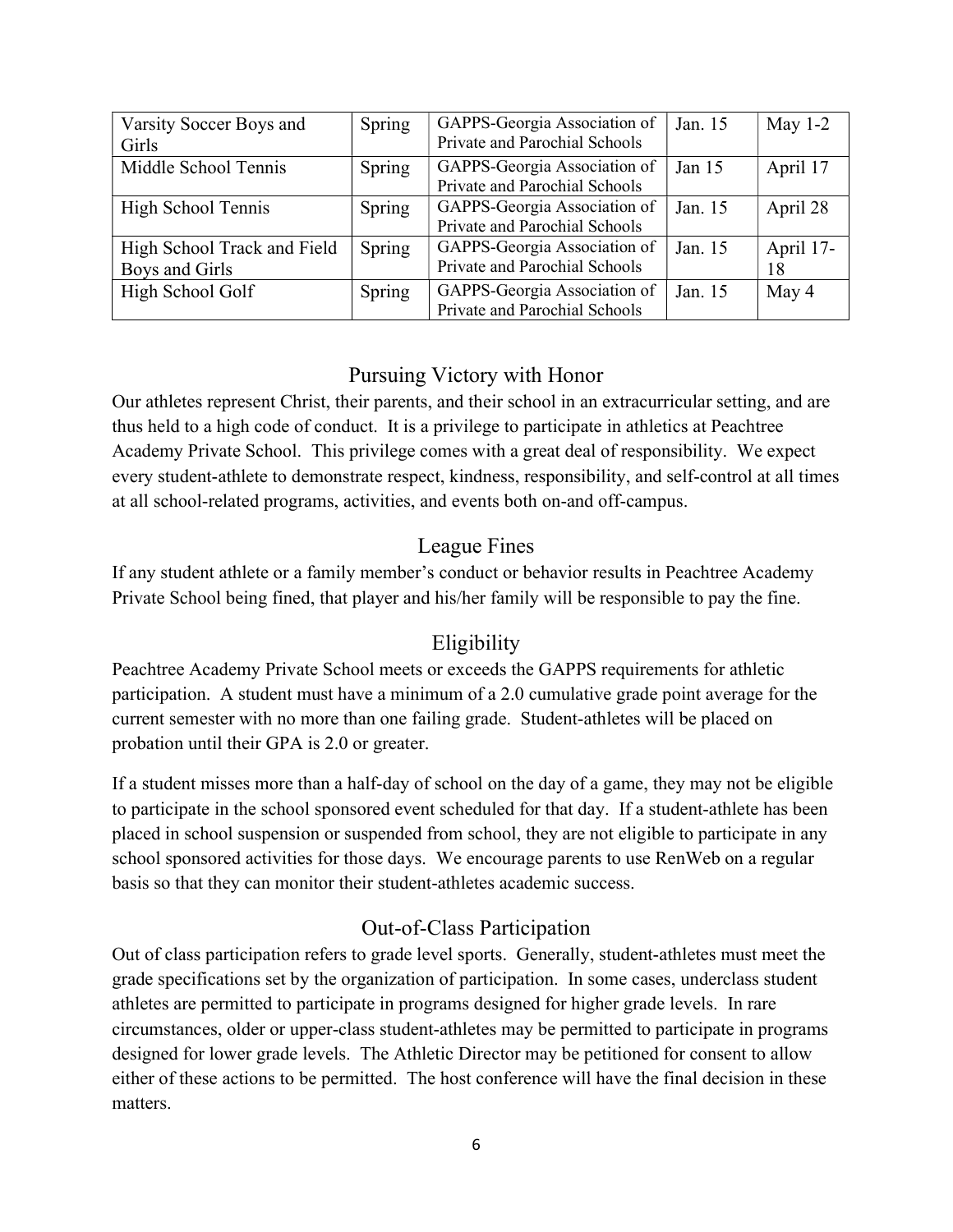#### Multi-Sport Participation

Many of our student-athletes participate in multiple sports during the school year. When one sport season overlaps a second, it is important that the student-athlete completes his/her obligation to the current team/sport before advancing into the next season.

#### Home-Schooled Students

Students who are Home-Schooled are eligible to participate in several sports offered at Peachtree Academy Private School. The Home-Schooled student must be approved by the Athletic Director and the GICAA Board. The Home-Schooled student will be required to pay the same sports fees and have the same grade eligibility as Peachtree Academy Private School studentathletes.

#### Sport Physicals

A Student may not participate in any camps, practices, or games until they have been medically cleared. Peachtree Academy Private School seeks to provide all students who want to participate in athletic-type events the safest conditions of participation. Every student seeking to participate in these events will therefore be required to submit to a physical examination by a licensed medical doctor. Such an exam will be at the expense of the parents. The completed sports physical must be turned into the team's head coach or the Athletic Director before participation. The sports physical is valid for one calendar year. The form can be printed from the Peachtree Academy website under the Athletic tab.

#### Athletic Participation Release

A student may not participate in any camps, practice, or games until an Athletic Participation Release Form has been completed by a parent or guardian. This form must be turned in to the team's head coach or the Athletic Director before participation. The Athletic Participation Release Form is valid for all sports played during a school year. The form can be printed from the Peachtree Academy website under the Athletic tab.

#### Report of Injury

It is the responsibility of each student and/or parent to notify the head coach of any injury that occurs during participation in an athletic event. On occasion, an injury may not appear to require medical attention until after the student-athlete leaves the event. In those cases, it is important that the head coach or Athletic Director is notified as soon as possible. Some injuries may require a clearance from a medical doctor before the athlete may return to practices or full participation.

#### Tryouts

Tryouts are a necessary component to the success of any team. In order to put the most competitive teams on the field, teams may have a designated tryout period. The team's head coach will determine the period of time necessary to accomplish this goal. Student-athletes will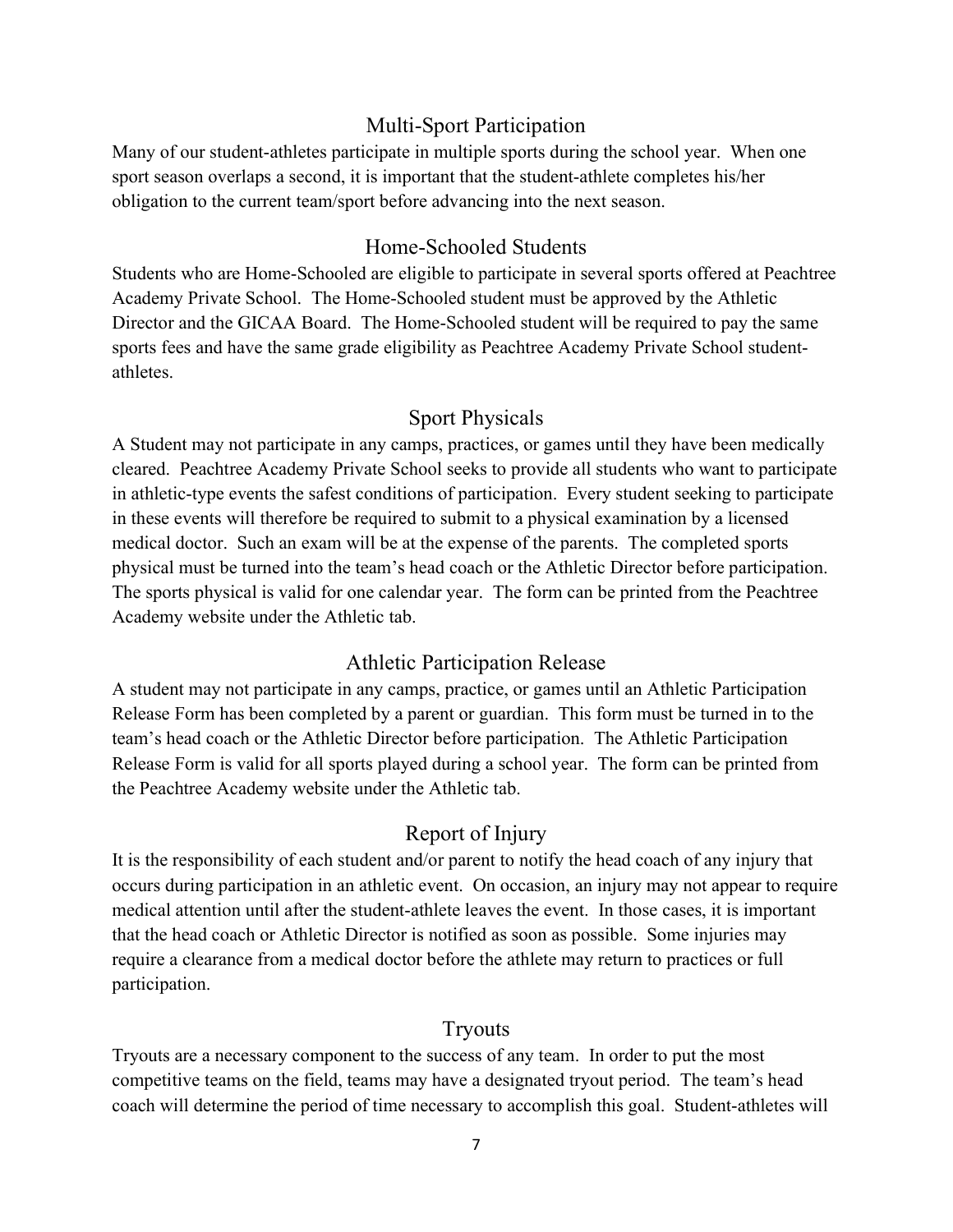be required to meet all eligibility requirements before attending the tryout process. Studentathletes will be selected based on several criteria including but not limited to: physical condition, talent, attitude, dedication, and coach-ability.

## Invitation to Participate

Upon completion of the tryout period, student-athletes who meet the expectations necessary to be awarded a place on the team will receive an invitation to participate. Student-athletes who accept the invitation are placed on the team's roster. Once placed on the roster, the studentathlete is expected to be an active member for the entire length of the season. Student-athletes who quit a team will be reviewed by the Athletic Director to determine eligibility in other sports and seasons. The student-athlete is still responsible for payment for that sport.

## Athletic Fees

Athletic fees are essential for the day-to-day operation of the Athletic Department. Every effort is made to keep these fees minimal. Each sport requires a fee specific to the needs of that sport. The fee amount is determined yearly by the Athletic Director. Some sports may require additional charges as deemed necessary by the Athletic Director. This includes fundraising as needed. Parents will be supplied with information regarding additional charges prior to the season beginning.

Once the student-athlete has been placed on a roster, the Athletic Director will submit the student's information to Student Accounts for collection. Once submitted, there are no refunds. Student Accounts will submit the amount of the fee to the student's account.

| 2022-23 Athletic Fees |       |                           |       |                   |       |
|-----------------------|-------|---------------------------|-------|-------------------|-------|
| Fall                  |       | Winter                    |       | <b>Spring</b>     |       |
| All Cheerleading      | \$350 | MS Basketball             | \$175 | All Baseball      | \$350 |
| All Cross Country     | \$175 | <b>Varsity Basketball</b> | \$200 | All Golf          | \$200 |
| All Football          | \$450 | Swimming                  | \$300 | All Soccer        | \$175 |
| All Volleyball        | \$225 | <b>Bass Fishing</b>       | \$150 | All Softball      | \$250 |
| Clay Target           | \$300 | Archery                   | \$200 | MS Tennis         | \$175 |
|                       |       |                           |       | Varsity Tennis    | \$200 |
|                       |       |                           |       | Varsity Track and | \$175 |
|                       |       |                           |       | Field             |       |

# Game Entrance Fees/Gate Fees

Game entrance fees or "Gate Fees" are fees charged to enter athletic events. Peachtree Academy students are exempt from charge into any athletic event hosted at a Peachtree Academy venue. All others will be asked to pay the gate fee. The fee is determined by the host conference.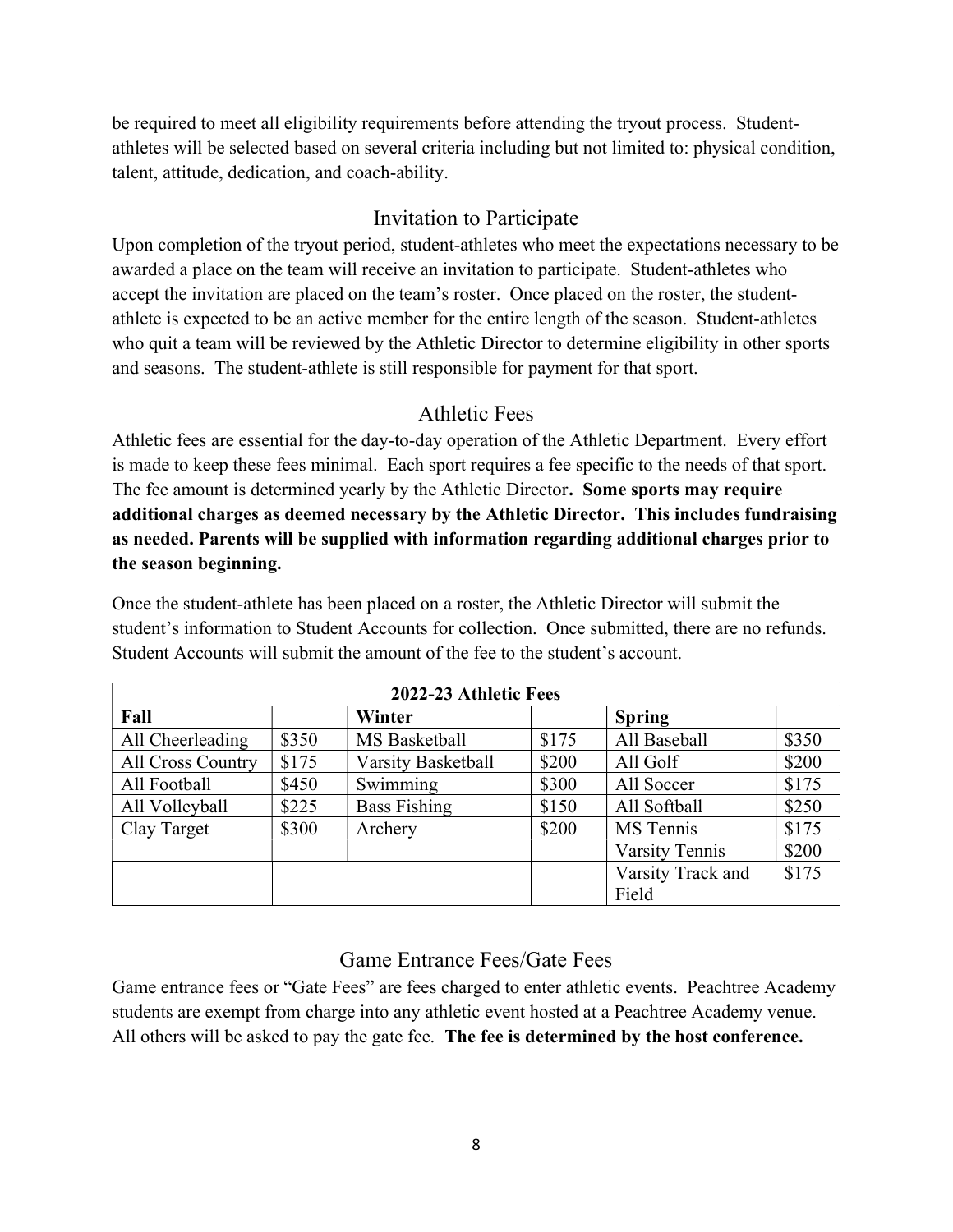| <b>Season</b> | <b>Regular Season</b> | <b>Region Tournaments</b> | <b>State Tournaments</b> |
|---------------|-----------------------|---------------------------|--------------------------|
| Fall (Except  | Adults \$5            | Adults \$8                | Adults \$8               |
| for Football) | Students \$5          | Students \$5              | Students \$5             |
| Middle School | Adults \$8            | Adults \$8                | N/A                      |
| Football      | Students \$5          | Students \$5              |                          |
| Varsity       | Adults \$8            | N/A                       | Adults \$10              |
| Football      | Students \$5          |                           | Students \$7             |
| Winter        | Adults \$7            | Adults \$8                | Adults \$8               |
| Basketball    | Students \$5          | Students \$5              | Students \$5             |
| <b>Spring</b> | Adults \$5            | Adults \$5                | Adults \$8               |
|               | Students \$5          | Students \$5              | Students \$5             |

#### Athletic Awards/Varsity Letter

Underclass student-athletes who meet eligibility requirements throughout the season, and who adhere to the Pursuing Victory with Honor Code, will receive an award. The award will be presented at the end-of-season Athletic Sports Banquet hosted by Peachtree Academy Private School. The Varsity Letter is one of the highest honors the athletic department has to offer. Requirements for an athlete to be eligible to receive a letter are as follows:

- 1. Athletes must be participating on a Varsity team (or the highest High School Team offered in a particular sport) and be in  $9<sup>th</sup>$ -12<sup>th</sup> grade.
- 2. Athletes must remain on the team until the season has ended (excluding injury).
- 3. Athletes must be devoted to attending practices and games.
- 4. Athletes must have represented the school in a Christ-like manner.
- 5. Be a senior, regardless of playing time, who displayed dedication, integrity, and commitment to the team.

#### Athletic Sports Banquet

Peachtree Academy Private School hosts an Athletic Sports Banquet at the conclusion of each sport season. The following dates have been reserved for the event.

| Fall Sports -   | TBA in the PA Gym in Covington |
|-----------------|--------------------------------|
| Winter Sports - | TBA in the PA Gym in Covington |
| Spring Sports - | TBA in the PA Gym in Covington |

## Equipment and Uniforms

All equipment and uniforms issued to the student-athlete are property of Peachtree Academy Private School and must be returned. Student-athletes are financially responsible for all school equipment furnished to them and may be required to pay for negligent, loss, or damage.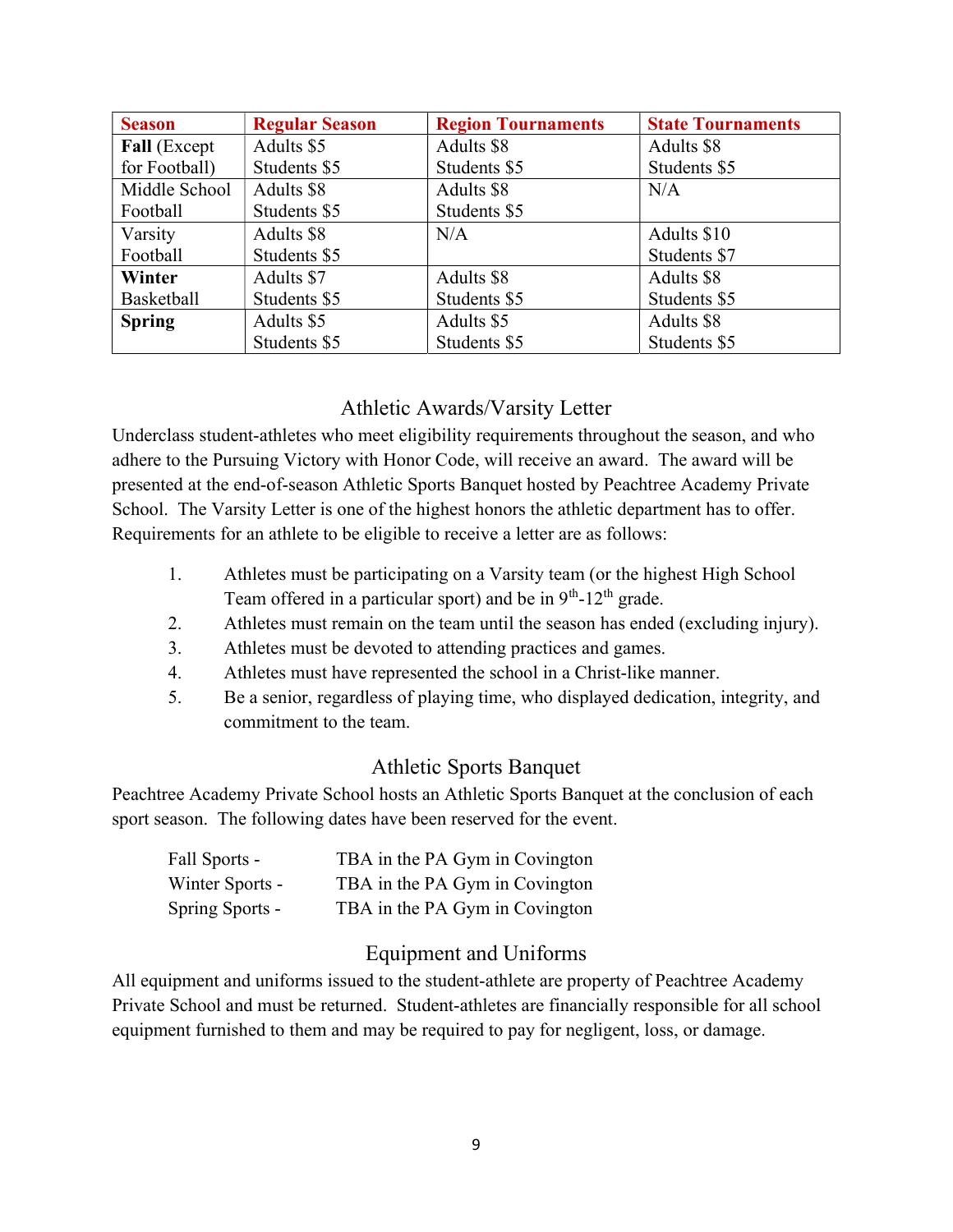Please read and follow all washing and drying instructions in the uniforms. As a safeguard, you may choose to dry the uniforms on very low heat or just air dry. Players should only wear their uniforms in preparation of and participation in Peachtree Academy games.

#### Early Release

Because of travel, it sometimes is necessary for teams to leave school prior to normal dismissal times. It is the responsibility of the student-athlete to make arrangements with teachers to make up any missed work.

#### Transportation

Team members are required to ride on Peachtree Academy Private School transportation to all events unless otherwise specified by the coach. Parents are required to pick up their student from an event when participating at a home venue. Peachtree Academy Private School will provide transportation to and from away venues.

#### Travel Attire

Student-athletes are expected to dress appropriately while traveling to and from athletic events. Each coach will determine appropriate dress for his or her team. Any changes from the "norm" must be pre-approved by the Athletic Director.

#### College Bound Athletes/NCAA Eligibility

Those student-athletes who will eventually participate on the college level need to meet NCAA guidelines as they relate to recruiting and eligibility. A copy of the NCAA guide for the college bound student-athlete is available to the athlete online at www.ncaa.org. The NCAA eligibility center site is www.eligibilitycenter.org. See your Peachtree Academy Private School guidance counselor or the Athletic Director for assistance.

#### Game Schedule/Postponement

It is the responsibility of the school's Athletic Director to prepare all schedules as they relate to athletic events. Schedules are posted on the Peachtree Academy website under the Athletics tab. In cases when games are postponed, cancelled, or re-scheduled, parents will be notified as soon as the information becomes available. Inclement weather can cause last-minute changes in scheduling. If a scheduled game is cancelled or postponed on the day of the event, students will be notified via the school's public announcement system and the information will be emailed to the parents. Parents should check their emails regularly for changes in scheduling.

#### Parent Volunteers

At Peachtree Academy Private School, the success of our athletic program depends heavily on parent volunteers. There are many areas where volunteers are needed: field set-up and takedown, concessions, and admissions. In many cases, parent volunteers find themselves serving as assistants to the coaches in positions such as assistant coaches, score-board operators, and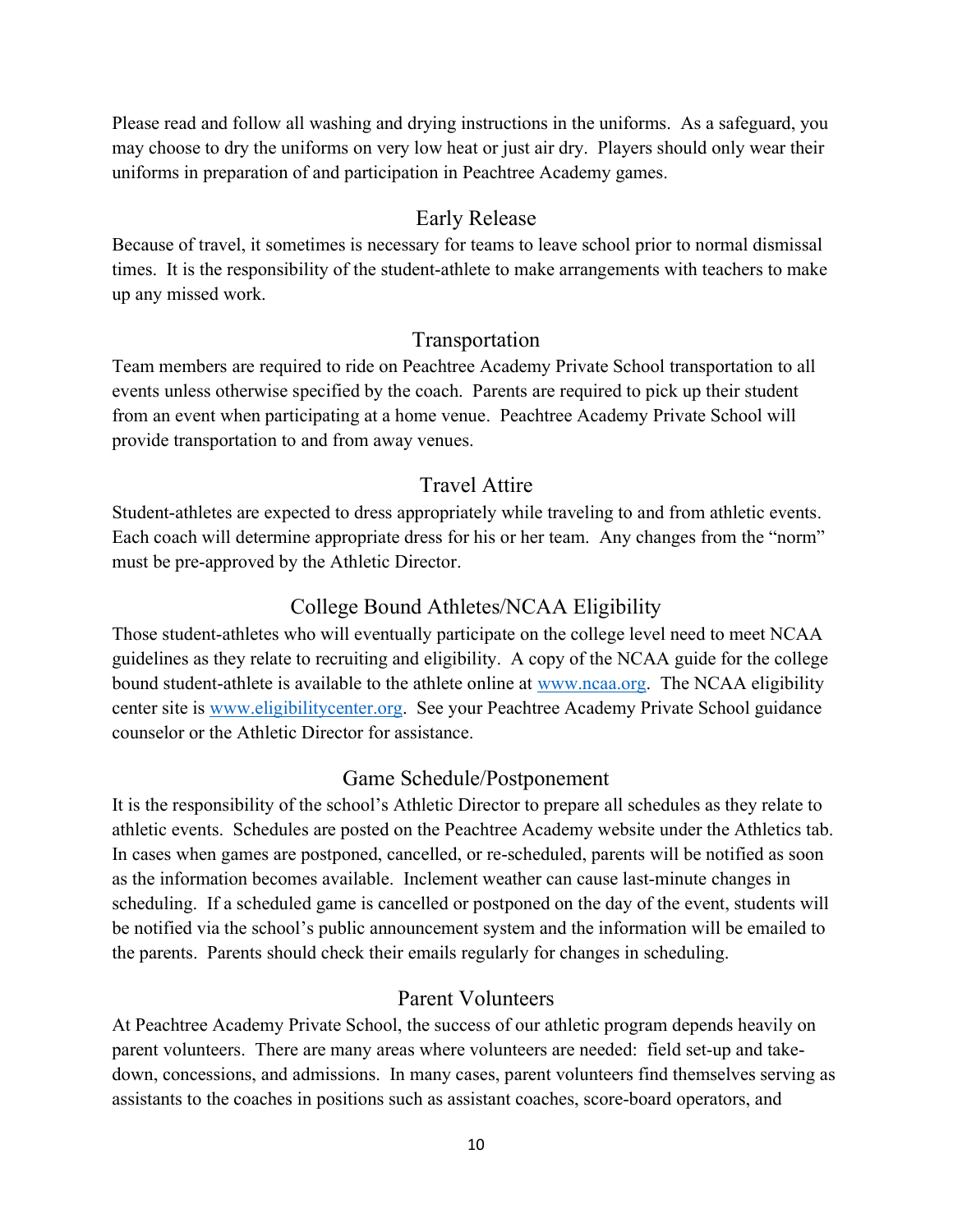bookkeepers. This volunteer time will go toward the ten volunteer hours required by Peachtree Academy Private School. It is the policy of Peachtree Academy Private School that all adult volunteers who have direct contact with the student-athletes be subjected to the same screening as do all employees of our school. Therefore, no adult, parent or otherwise, will be permitted within the immediate area of a team's practice or sanctioned athletic event without prior approval of the Athletic Director. For volunteer opportunities contact the Athletic Director.

#### Mandatory Parent Meetings

Each Season: Fall, Winter, and Spring we will conduct an informative meeting to review the sport specific requirements for the parents and athletes. Team information will be distributed at these meetings. The Athletic Director and Coaches will present team specific information and be available to answer any questions.

#### Parent/Guardian Game Requirements

Each family will be responsible for assisting at games on scheduled dates. These dates will be designated by the Team Director prior to the season. Game assistance is mandatory for each family who has a player participating in the sport in season. During each scheduled date, one adult member of the family must be in attendance to work the designated area.

The assistance areas are 1) Concessions, 2) Gate, 3) Scorer's Table. These areas will be specified.

Each Director will have a training date and provide instruction sheets for cover the responsibilities for that event date.

The Parent Volunteer Calendar will be issued to each participating family. You should check the dates you are required to work. You will also see a listing of all families participating in the sport in season. It is the responsibility of each family to either participate as scheduled or coordinate a substitute family to take the date. We recommend that if you arrange a substitute, you exchange dates, placing you back on the calendar. Getting a substitute does not absolve you from your required volunteer requirements at a later date.

No-Show: If you no-show on game date, your school account will be charged \$75 for each date missed. If you do not meet your required number of volunteer dates, your account will be billed for each time missed. Homeschool players will be invoiced by the school. This fee should be considered a deterrent, not a penalty. It is our hope that no dates are missed, and all families participate as scheduled. Only involve the Director if you are unable to secure a substitute for the date needed.

#### Club Volunteers

Each club will be given an opportunity to earn money towards their fundraising goals by working concessions at athletic events. A min of two students from a designated club will serve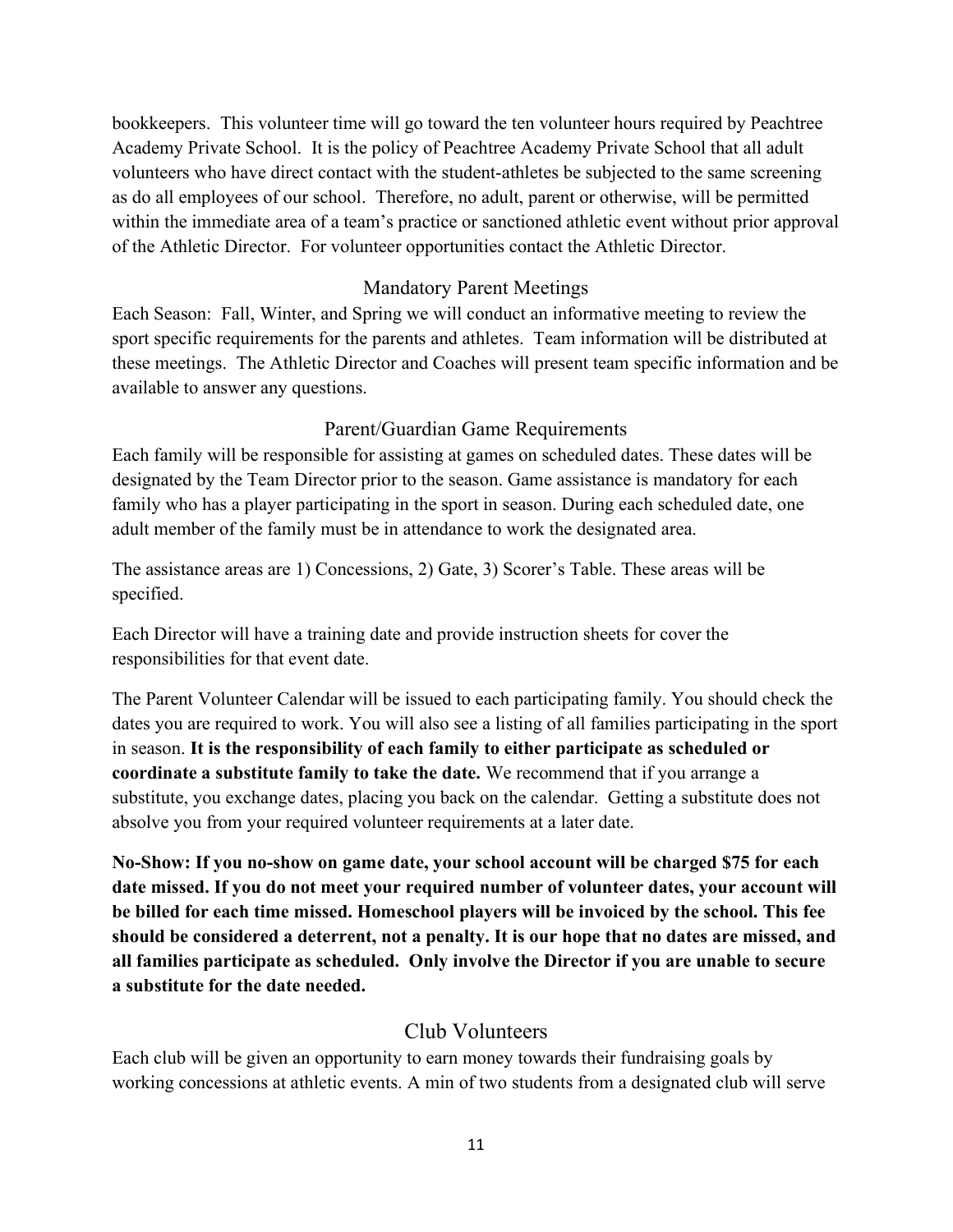during the athletic event/s. They will support the parent volunteer. The club commission will be dispersed at the end of the particular sports season.

# Club Commission Schedule (Total amount club will earn during game event)

## Volleyball/Basketball (10 to 12 game slots each sport)

\$20 One game \$30 Two games \$35 Three games \$40 Four games

Football (4 to 5 slots)

\$50 One game

# Soccer (4 to 5 slots)

\$20 One game \$30 Two games

#### Baseball / Softball (6 to 10 slots each sport)

\$20 One game \$30 Two games

Archery (1 to 2 per year) \$50 per tournament

# Parent/Coach Relations

Parents should support the team in public with Christ-like sportsmanship, encourage loyalty to team and school, and provide positive reinforcement to all athletes. Both parenting and coaching are extremely difficult vocations. By establishing an understanding of each position, we are better able to accept the actions of the other and provide greater benefit to our student-athletes. When your child becomes involved in Peachtree Academy Private School Athletics, you should understand what expectations are placed upon your student. This begins with clear communication from the coach of the program.

Peachtree Academy Private School coaches will provide this in their preseason meetings.

- 1. Philosophy of the coach.
- 2. Location and times of all practices, meetings, and contests.
- 3. Team requirements: practices, special equipment needed, out-of-season conditioning, and special concerns for the specific sport.
- 4. Procedures to be followed should your child be injured during participation.
- 5. Discipline that may result in the denial of your student's participation.

Communication that coaches should expect from the parents: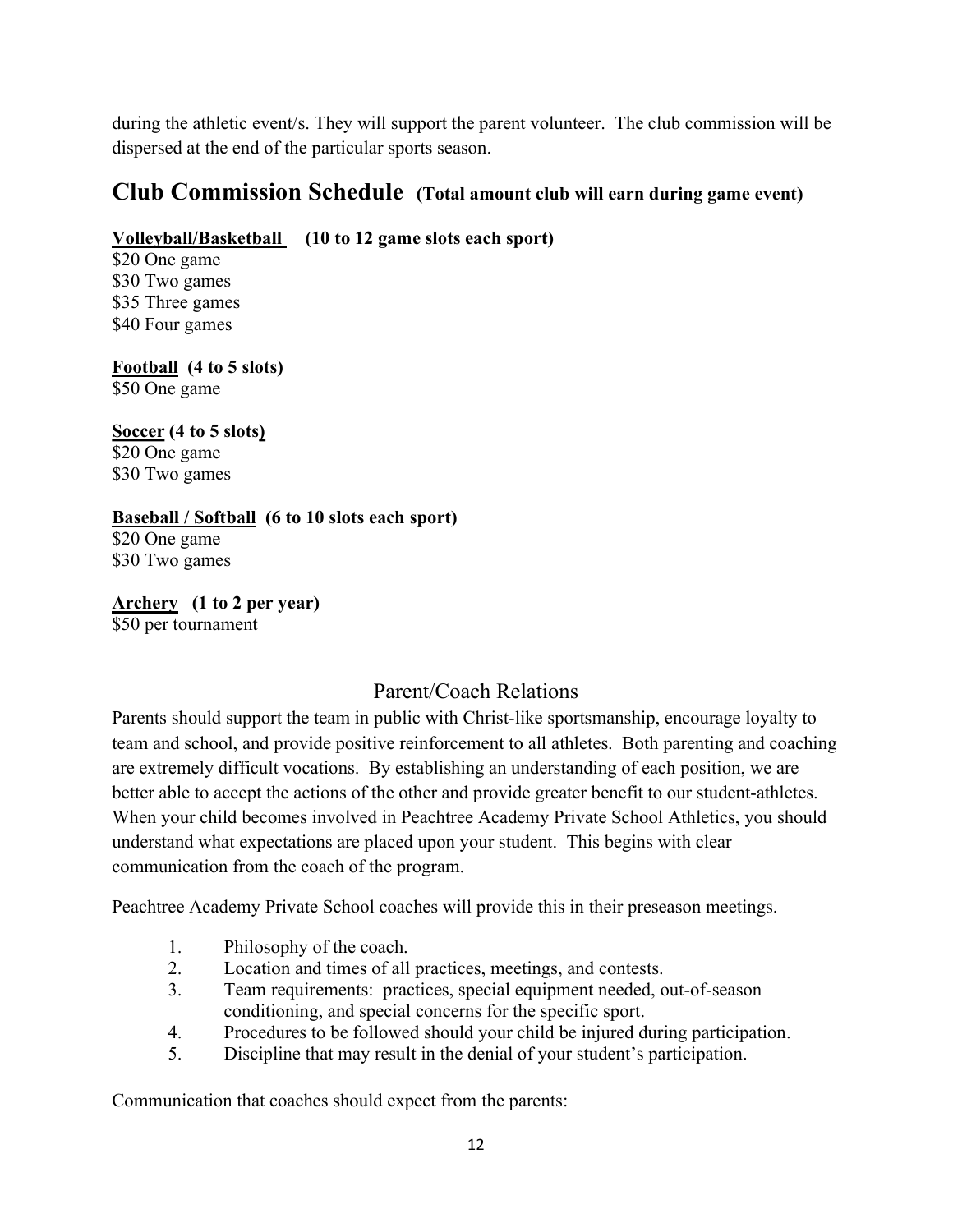- 1. Concerns expressed directly to the coach.
- 2. Notification on any schedule conflicts made to coach well in advance.
- 3. Specific concerns with regard to a coach's philosophy and/or expectations.

As your student becomes involved in Peachtree Academy Athletics, they will experience some of the most rewarding moments of their lives. It is important they understand that there also may be times when things do not go the way you or your student wishes. At these times, discussion with the coach is encouraged. Examples:

- 1. Ways to help your student improve.
- 2. Concerns about your student's attitude.
- 3. Academic support and college opportunities.

It is very difficult to accept your student's not playing as much or where you may hope. Coaches make judgements based on what they believe to be the best for all student-athletes in their program. As you have seen from the list above, certain things can and should be discussed with your student's coach. Other things should be left to the discretion of the coach. Examples:

- 1. Team Strategy.
- 2. Playing Time.
- 3. Team selection
- 4. Play calling
- 5. Matter concerning other student-athletes.

There are situations that may require a conference between the coach and the parent. These are encouraged. It is important that both parties involved have a clear understanding of the other's position. When these conferences are necessary, the following procedures should be followed to help promote resolution:

- 1. Set up an appointment with the coach.
- 2. If the coach cannot be reached, call the athletic office. A meeting will be set up for you.
- 3. Please do not attempt to confront a coach before or after a game or practice.

If the meeting with the coach does not provide a satisfactory resolution, the next step is to set up an appointment with the Athletic Director and coach to discuss the situation.

Peachtree Academy Athletics and athletics across the nation were established because research indicates a student involved in these programs has a greater chance of success during adulthood. Many of the character traits required to be successful participants are exactly those that will promote a successful life after high school. We hope the information provided here makes both